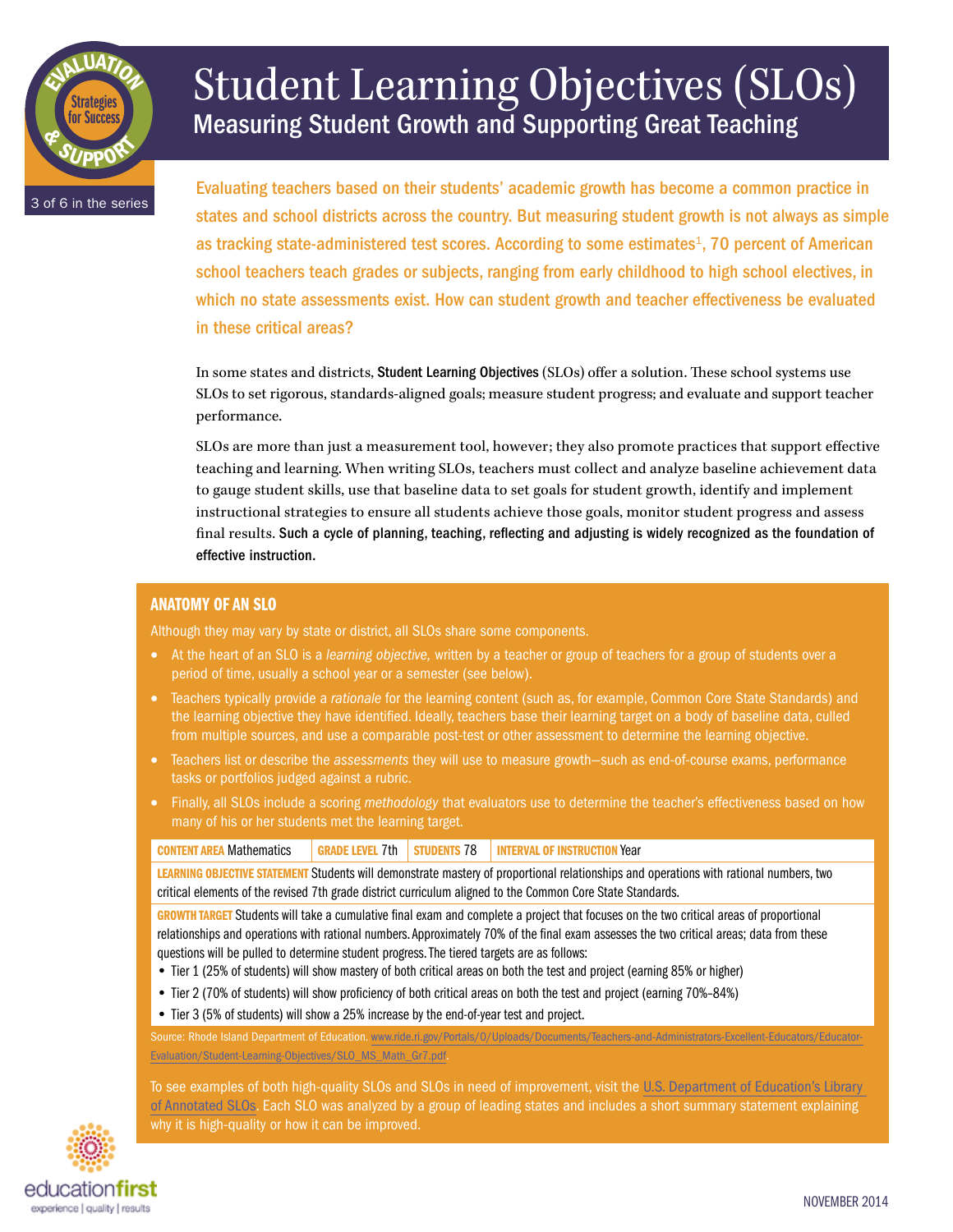But this process is also demanding and leads many teachers and principals to mistake SLO creation for a compliance exercise—another task on an already long to-do list—rather than viewing it as an opportunity to reflect on teaching and learning. And many students, parents and teachers push back against SLOs that are based on poorly designed assessments, contending that they yield too much testing and not enough reliable information to help improve a teacher's effectiveness and student learning.

### SLO Challenges

Common challenges include:

- **ASSESSMENT SELECTION:** Assessments can make or break SLOs' success: High-quality assessments can support great teaching to rigorous standards, while low-quality assessments will undermine good teaching and result in unnecessary testing of students. School systems can use measures such as common science performance tasks, a collection of multiple fine arts performances judged against a rubric or districtwide end-of-course exams for their teachers' SLOs. Common measures like these can provide a consistent level of quality and reliability. When common assessments do not exist, states and districts can bring together groups of teachers to create or identify assessments across classrooms. In any case, teachers need support and guidance on the elements of *strong* assessments.
- TARGET-SETTING: SLOs may prompt some teachers and principals to set low student growth targets to increase the chances that teachers will score highly. To ensure an appropriate level of rigor, states and districts can set floors for growth targets. Conversely, some teachers set targets that are too ambitious. Principal oversight is critical, as are random quality checks by district officials.
- **QUALITY IMPLEMENTATION:** SLOs require a significant amount of money, time, training and human capacity to implement well. Without sufficient investment, states and districts may water down the SLO experience. Teachers need enough time to analyze data, write objectives and think through the right instructional strategies for a particular group of students.

## RECOMMENDATIONS

Given these factors, the impact of SLOs ultimately depends on whether a state or district commits to provide the time, resources and training required for their successful implementation. SLOs can be a powerful tool for improving both instructional practice and student achievement, but they can only have such an impact when states and districts:

- 1. Establish a clear purpose and vision for using SLOs;
- 2. Communicate that purpose and vision to teachers and principals;
- 3. Align SLOs with other reform initiatives and goal-setting efforts;
- 4. Give teachers and principals the time, tools and professional development they need to create highquality SLOs; and
- 5. Monitor SLOs for quality and provide assistance to teachers and principals who need it.

#### Establish a clear purpose and vision for using SLOs.

It is crucial to explain both *why* SLOs are important and *how* they will be used to improve teaching and learning. Even in states and districts where SLOs are required by law, teachers in all subjects and grades can use the SLO process as an opportunity to review data, choose relevant assessments, and set and monitor student learning growth against assessments. In this way, SLOs formalize what effective teachers already do.

A system's vision for SLOs also shapes the SLO policies it adopts. For example, if the goal is to reinforce effective teaching practices, policies should offer teachers more *flexibility* in selecting assessments or setting minimum growth targets on their SLOs. Many educators believe more flexible policies generate more valuable and authentic SLOs. On the other hand, if a state or district's primary goal is to use SLOs as an evaluation tool, then consider *standardizing* the menu of assessments that teachers can use in creating SLOs. This approach can help states and districts make better comparisons across teachers and schools.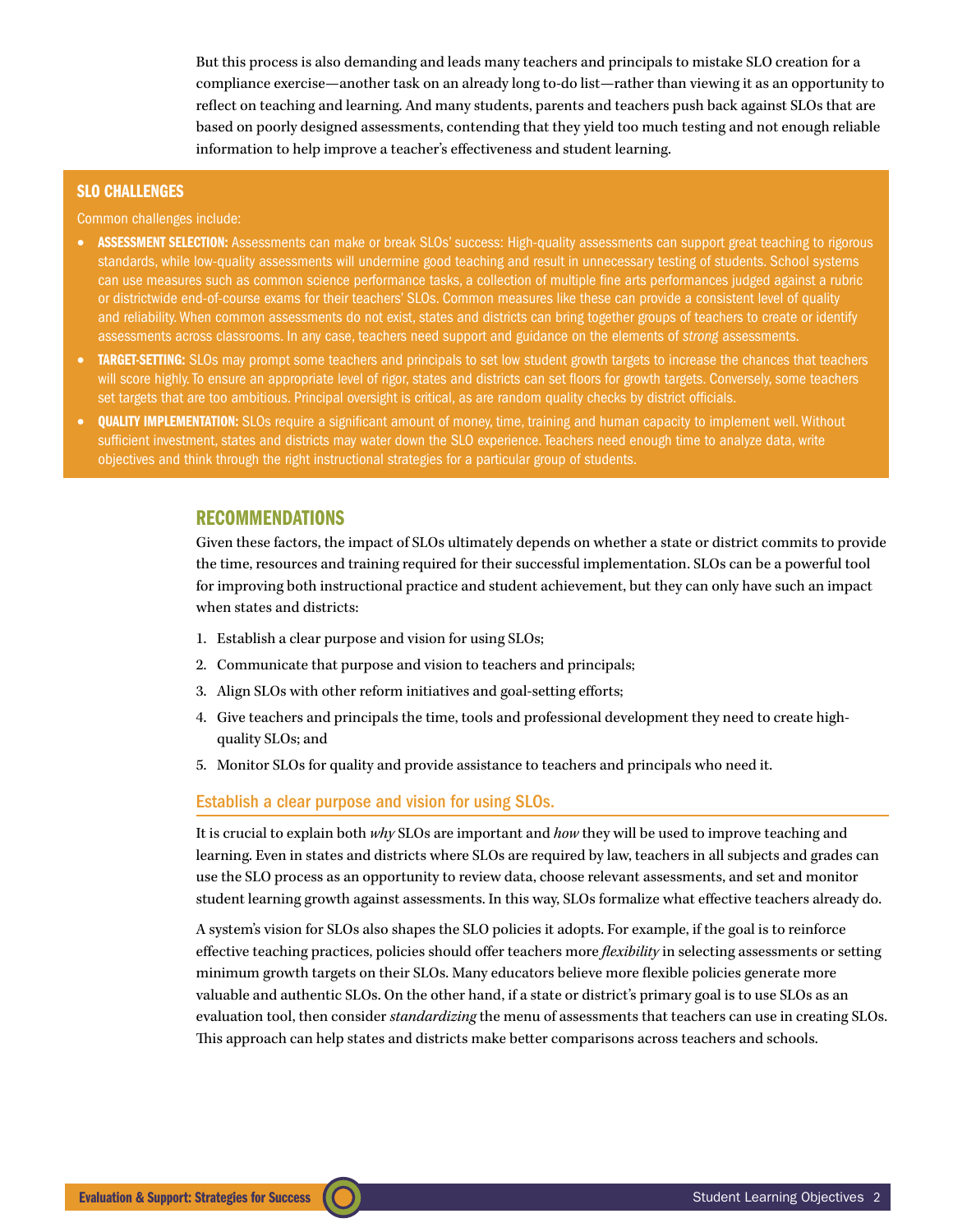| <b>More Flexibility</b><br><b>Less Comparable SLOs</b> |                                                                              | <b>Less Flexibility</b><br><b>More Comparable SLOs</b> |
|--------------------------------------------------------|------------------------------------------------------------------------------|--------------------------------------------------------|
| $\bullet$ Any assessments                              | ● Assessments chosen from a<br>prescribed list                               | • Common assessments                                   |
| $\odot$ Teachers set learning<br>content and targets   | ● District or state provides<br>direction on learning<br>content and targets | ● District or state dictates<br>content and targets    |
| $\odot$ Evaluator approves SLO                         | <b>●</b> District approves SLO                                               | State approves SLO                                     |

## Communicate the purpose and vision to teachers and principals.

Once armed with a clear vision for SLOs, communicate that vision to teachers, principals and other stakeholders. To make the case for using SLOs, which as a measure of academic growth, may be viewed with apprehension, address these key questions:

- 0 Why were SLOs chosen over other measures of effectiveness? Example: "SLOs will enable us to measure students' learning growth in your classroom from the beginning to the end of the school year."
- 0 What are the benefits of SLOs to teachers and principals? Example: "SLOs will reinforce good teaching practices, provide opportunities to collaborate within and across schools, and can be tailored to address the unique learning needs of every classroom."
- 0 What is the relationship between SLOs and new Common Core State Standards? Example: "Teachers should write SLOs with Common Core learning criteria and instructional shifts in mind."
- 0 What challenges might SLOs present? Example: "SLOs are challenging and will take time to implement. Feedback from teachers will be critical to help improve SLOs over time."

## Align SLOs with other reform initiatives and goal-setting efforts.

All too often, state and district leaders work in silos when rolling out new initiatives. When that happens, teachers and principals are likely to miss the synergies between SLOs and Common Core standards, and teachers will tend to begrudgingly view SLOs as an add-on rather than part of their current practice. This concern can be avoided by aligning SLOs with other reform initiatives and goal-setting efforts. For instance:

- 0 Create cross-functional teams with staff from the offices of academics/curriculum, human capital or human resources, professional development, technology and accountability to identify or create appropriate assessments, develop and implement training, and monitor the quality of SLOs.
- **•** Require teachers to [write SLOs that include Common Core-aligned instructional strategies and assessments](http://www.google.com/url?sa=t&rct=j&q=&esrc=s&source=web&cd=2&ved=0CDUQFjAB&url=http%3A%2F%2Fwww.engageny.org%2Fsites%2Fdefault%2Ffiles%2Fresource%2Fattachments%2Fslo_template.doc&ei=DCmyUo_zIZXNsQT8gYLoAg&usg=AFQjCNHNFTtcQiGjBH1IU6uRo4Rila1gLw&sig2=qZr7cCh_MtwANKxiQXQ24A&bvm=bv.58187178,d.cWc&cad=rja) to help them connect the dots between new evaluation and support systems and the Common Core. Importantly, SLOs should align with a school system's overall strategy for assessment, including the purposes and uses of formative, interim and summative assessments.
- $\odot$  Align SLOs with existing goal-setting efforts and improvement plans to help conserve scarce professional development and human capital resources. For example, data teams that support schools in setting improvement goals also should be trained to help teachers write SLOs.

## Give teachers and principals the time, resources and professional development they need to create high-quality SLOs.

Writing high-quality SLOs is hard work for teachers and principals; the following supports can make a world of difference to their efforts:

0 Time: Principals and district administrators should ensure teachers have time to identify the right assessments, gather baseline data and create goals for student growth. Discussion of SLOs should also be slotted into instructional leadership team meetings, grade- or team-level meetings, or other times